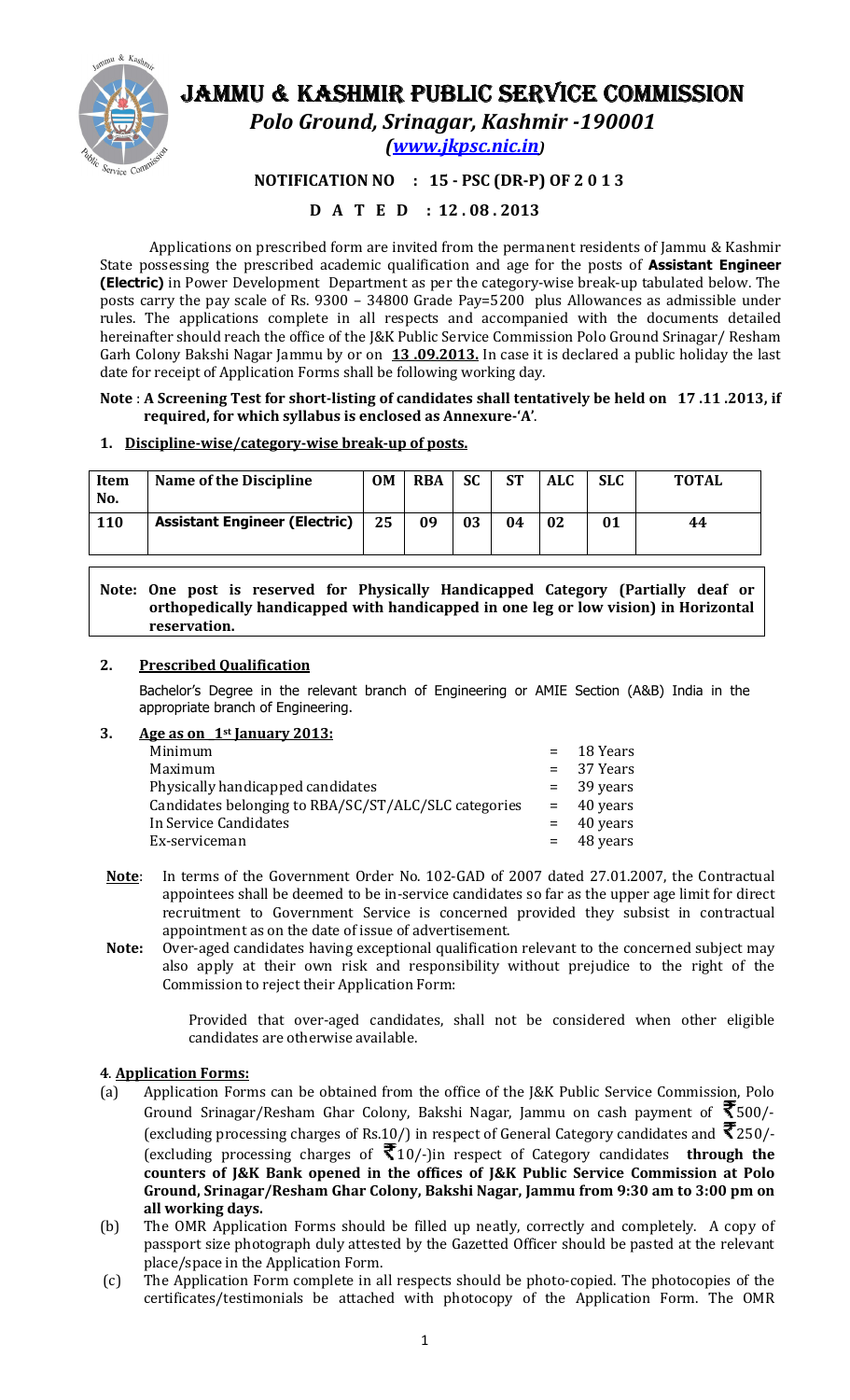Application Form together with the photocopy of the Application Form and enclosures be submitted to the Commission office in the envelope provided by the Commission along with the Application Form.

### Please note that the application form on which correction fluid is applied shall be rejected outrightly.

- (d) The Application Forms complete in all respects must reach the Secretary, J&K Public Service Commission, Polo Ground, Srinagar/Resham Ghar Colony, Bakshi Nagar, Jammu on or before the last date i.e 13 .09.2013 in an envelope provided by the Commission alongwith the Application Form.
- (e) The Commission will, in no case, be responsible for non-receipt of their Application Forms or any delay in receipt thereof on any account whatsoever. No applications received after 13.09.2013 will be entertained under any circumstances and all the late applications shall be deemed to have been rejected. Applicants should, therefore, ensure that their applications reach the Commission office on or before 13.09.2013
- (f) The in-service candidates shall have the certificate from the Head of the Office recorded in the format given at the end of the Scanable Application Form and submit the application form in the Commission office by or on the last date prescribed viz. 13.09.2013. A photocopy of the said application form shall be routed through their appointing authority.

### 5. CERTIFICATES TO BE ATTACHED WITH THE PHOTOCOPY OF THE APPLICATION FORM

Attested photo copies of the following certificates need be attached with the photo copy of the Application Form:-

- i. Date of Birth Certificate.
- ii. Permanent Resident Certificate.
- iii. Educational Qualification Certificates Prescribed for the Post.
- iv. Certificate of Higher Qualification, if any.
- v. Marks certificate of all semesters of prescribed qualification.
- vi. Category certificate as per SRO 294 dated 21.10.2005 as amended from time to time read with other relevant SRO's which must be valid on the cut off date ( viz. last date for receipt of application forms).
- vii. Disability Certificate on the prescribed format.

### 6. CERTIFICATES/TESTIMONIALS TO CLAIM WEIGHTAGE:-

The candidates in possession of the following certificates/testimonials should attach the photocopies of the same along with the Application Form for claiming the benefit of weightage authorized under Rule 51 of J&K PSC (Business & Procedure) Rules, 1980.

- a. Grade 'C' Certificate in NCC.
- b. Certificate of an Outstanding Sports Person certified by the Secretary, J&K Sports Council in terms of J&K (Appointment of Outstanding Sports Persons) Rules, 1998.
- c. Experience against the post in a Govt./Govt. recognized institution including the institutions authorized by MCI/DCI/ICAR/ICVR/AICTE/Bar Council of India(Certified by the Head of Institution and in case of private institutions to be countersigned by the District/Divisional/State authority of the concerned Government Department and/or Director College Development Council/authorized officer of the university granting affiliation, as the case may be). The weightage shall be calculated at 0.25 points for every completed three months.

The last date for receipt of applications as indicated above i.e 13.09.2013 shall, for all purposes be the cut off date for determining the eligibility. Experience/improvement in the qualification/marks/additional qualification/distinction in sports/Games/NCC, if any, acquired by the candidate after the last date fixed for receipt of applications, shall not be taken into account nor given any credit.

### 7. OTHER INFORMATION/INSTRUCTIONS

All applicants must fulfill the essential requirements of the post and other conditions stipulated in the advertisement. They are advised to satisfy themselves before applying that they possess the essential qualifications prescribed for the post. No enquiry for advice as to the eligibility will be entertained.

i. The prescribed qualifications are minimum and mere possession of the same does not entitle the candidates to be called for interview. Further, the summoning of candidates for interview shall convey no assurance, whatsoever, that they will be selected.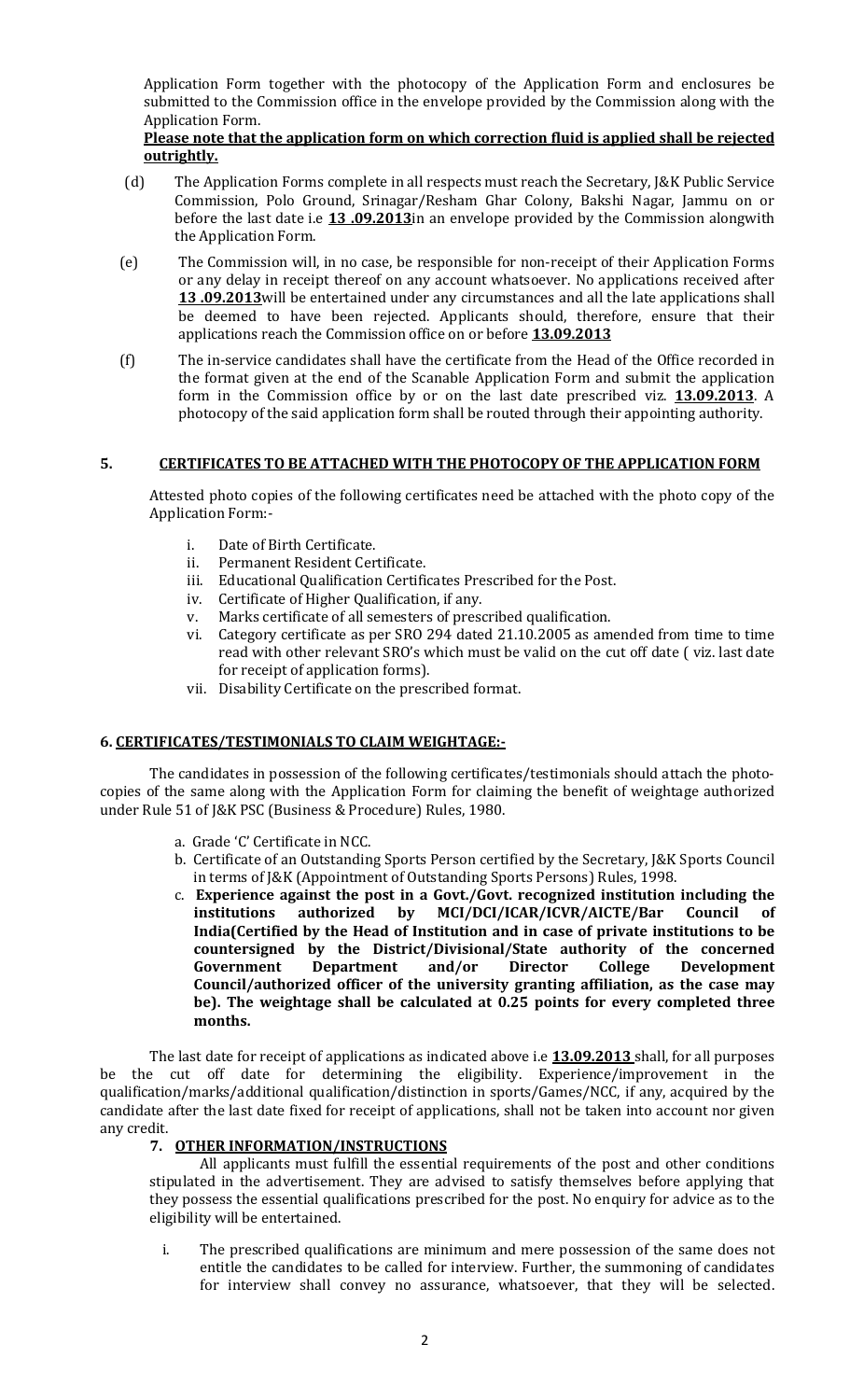Appointment order of the selected candidates will be issued by the Government in accordance with the availability of vacancies.

ii. Save as otherwise provided, in any other Act, Rules, or Regulations in force, where the Commission considers that the number of candidates who have applied for the post to be filled by direct recruitment, on the basis of interview, is large and it is not convenient, or possible, for the Commission to interview all the candidates, the Commission may restrict the number of candidates to be called for interview, to a reasonable limit as provided in rule 40 of J&K Public Service Commission (Business & Procedure Rules) 1980 by short listing in the manner as indicated below:

### a) Short listing through a written Screening Test

Where the number of applicants exceeds 350 against posts not exceeding 100 and where the number of applicants is more than 3 times against vacancies exceeding 100, the short listing in the proportion of 1 (post) : 3 (applicants) shall be done through a Written Screening Test.

### b) Short listing by other methods

 When the number of applicants for posts upto 100 is 350 or less, the short listing shall be done in the proportion indicated in the sub joined table on the basis of:

- (i) Percentage of marks secured in the qualifying examination; and
- (ii) Higher qualification, if any, in the relevant subject.

|     | For 1-5 post         | Five times the number of posts                                |
|-----|----------------------|---------------------------------------------------------------|
| ii  | For 6-10 posts       | Four times the number of posts subject to a minimum of<br>25. |
| iii | For $11 - 100$ posts | Three times subject to a minimum of 40.                       |

Provided that the candidate (s) who have secured marks equal to those secured by the last candidate, shall also be called for the Interview over and above the number of candidates short listed according to ii(a) and ii(b) above.

In a situation, when a reserved category candidate secures, merit equal to or above the cut off merit, in open category, such candidates shall also be called for interview in the respective category.

In the shortlisting carried out in the manner indicated at 'b' above the weightage for merit in the qualifying examination shall be 90% and for higher qualification in the relevant subject up to 10%

- (iii) The marks secured by the candidates in the screening test shall not be taken into account for determining the final order of merit.
- (iv) The place of interview/centre for screening test once chosen by the candidate shall not be changed.
- (v) Selection of the candidates shortlisted for the interview shall be made in accordance with rule 51 of J&K Public Service Commission.
- (vi) The summoning of candidates for interview conveys no assurance, whatsoever that they will be selected. Appointment orders to selected candidates will be issued by the Government.
- (vii) The candidate must be healthy and physically fit. If selected he/she shall be prepared to undergo such medical examination and satisfy such medical authority as the Government may require.
- (viii) Candidates will be informed of the result of their applications in due course of time and any interim enquiries about the result are, therefore, unnecessary and will not be attended to. The Commission shall not enter into any correspondence with the candidates about reasons for their non-selection for interview/appointment.
- (ix) Canvassing, in any form, shall disqualify a candidate.

#### 8. ACTION AGAINST CANDIDATES FOUND GUILTY OF MISCONDUCT

Candidates are warned that they should not furnish any particulars that are false or suppress any material information while filling up the Application Form. Candidates are also warned that they should, in no case, alter or otherwise tamper with any entry in a document or its attested/certified copy submitted by them, nor should they submit a tampered/fabricated document. If there is any inaccuracy or any discrepancy between two or more such documents or their attested/certified copies, an explanation regarding this discrepancy should be furnished.

A candidate who is or has been declared by the Commission, to be guilty of: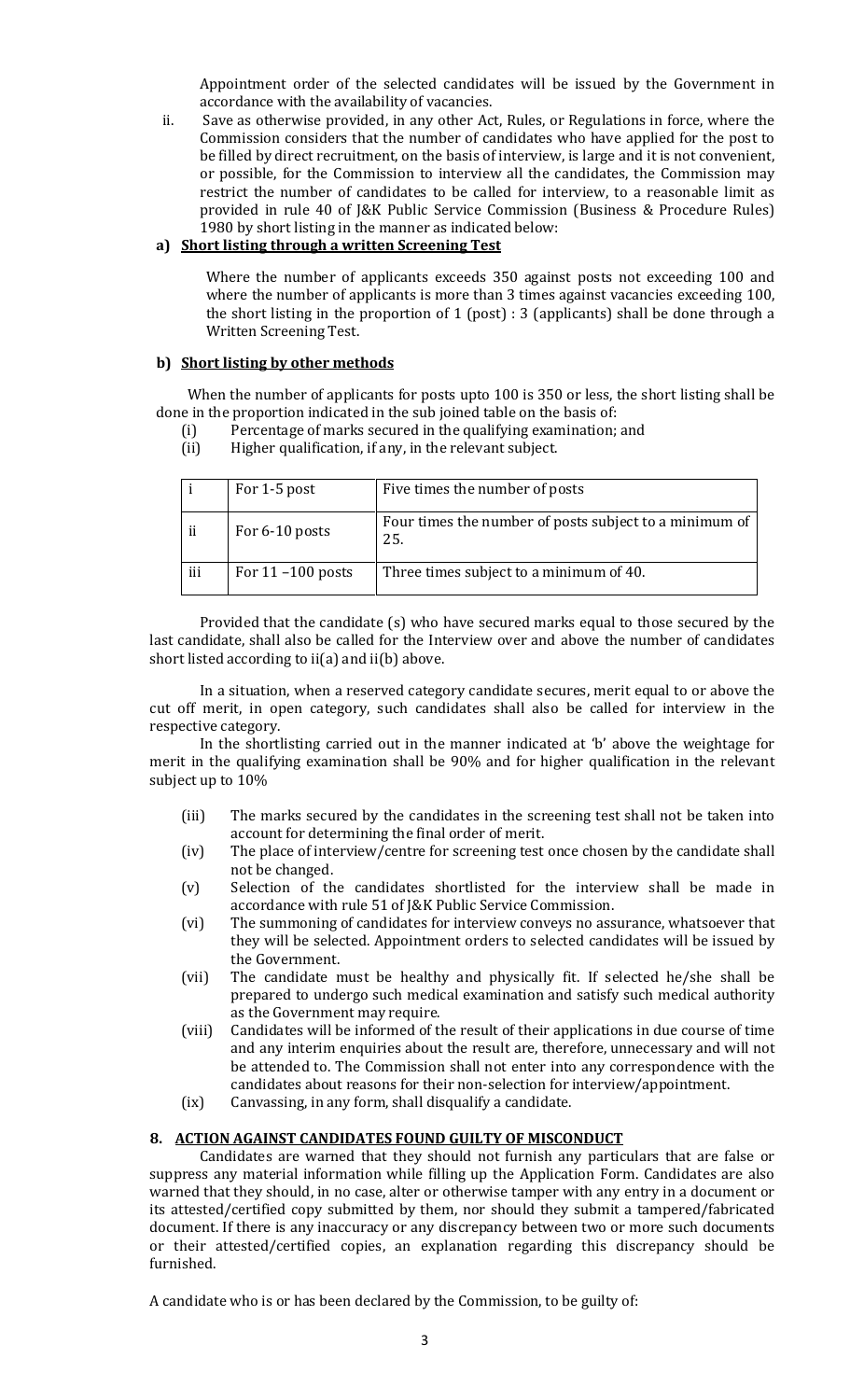- i. obtaining support of his/her candidature by any means, or
- ii. impersonating, or
- iii. procuring impersonation by any person, or
- iv. submitting fabricated documents or documents which have been tampered with, or
- v. making statements which are incorrect or false or suppressing material information, or
- vi. Resorting to any other irregular or improper means in connection with his/her candidature for the selection, or
- vii. using unfair means during the test, or
- viii. writing irrelevant matter including obscene language or pornographic matter, in the script(s), or
- ix. misbehaving in any manner in the examination hall, or
- X. harassing or doing bodily harm to the staff employed by the Commission for the conduct of their test, or
- xi. attempting to commit or, as the case may be, abetting the commission of all or any of the acts specified in the foregoing clauses may, in addition to rendering himself/herself liable to criminal prosecution, be liable:
	- a. to be disqualified by the Commission from selection for which he/she is a candidate, and/or
	- b. to be debarred either permanently or for a specified period:
		- i. By the Commission from any examination or selection held by them.
	- ii. By the State Government from any employment under them, and c. if he/she is already in the service under Government, disciplinary action under
		- the rules.

### IMPORTANT

- 1. Candidate must read the detailed instructions before filling up of the form. He/She must fill the form strictly according to the instructions.
- 2. Candidates must ensure that no column is left blank or wrongly filled, as information furnished therein would be used for deciding the eligibility and suitability of the candidate for being called for the interview. Application not filled correctly and as per the instructions is liable to be rejected and the responsibility of such rejection would be on the candidate himself/herself. The Commission will not entertain any claim in respect of such rejection.
- 3. Copies of the certificates should be attached in support of the information given in the form, where necessary. Any information contained in the attached certificates shall not be considered unless it is claimed in the Application Form.
- 4. Fee amount is payable in the shape of Bank Draft drawn from J&K Bank Limited only or by cash at J&K Bank counters opened in P.S.C Offices both at Jammu/Srinagar. No other mode of payment is acceptable.
- 5. Applications should be sent/delivered to the Secretary J&K Public Service Commission Reshamghar Colony, Bakshi Nagar, Jammu /Polo Ground Srinagar.
- 6. For any query visit the Commission's Website (**www. jkpsc.nic.in**) or Commission's facilitation centre at Jammu/Srinagar or dial Number 0191- 2566710 (Jmu) and 0194 - 2455089 (Sgr).
- 7. Moreover, in case of clarification, the candidates should mention the Notification No., Item No. and Bar Code No. of the Application Form along with specific information to be sought.

## $Sd$ - (Dr. T.S. Ashok Kumar), IFS Secretary **J&K Public Service Commission.**<br>Dated:- 12 .08.2013

# No: PSC/DR/PDD/Engg/2013

Copy to the:

- 1. Commissioner/Secretary to Government, Power Development Department. This is with reference to letter No. PDD/IV/98/2002 dated 09.07.2013
- 1. Director Information for favour of getting the notice published in atleast two local leading English dailies of Srinagar/Jammu.
- 2. General Manager, Govt. Press, Srinagar for publication in extra ordinary issue of the Gazette.
- 3. Deputy Secretary/Under Secretary, J&K Public Service Commission.
- 4. Prl.Pvt. Secretary to Hon'ble Chairman, for information of the Hon'ble Chairman.
- 5. Private Secretary to Shri \_\_\_\_\_\_\_\_\_\_\_\_\_\_\_\_\_\_\_\_\_\_, Member, J&K Public Service Commission for information of the Member.
- 6. PA to Secretary, J&K Public Service Commission for information of the Secretary.
- 7. In-Charge Camp Office, Jammu.
- 8. I/C Website for uploading the notice on website. One hard & one soft copy.
- 9. Notice Board, J&K PSC Srinagar/Jammu.
- 10. Main file/Programme file.